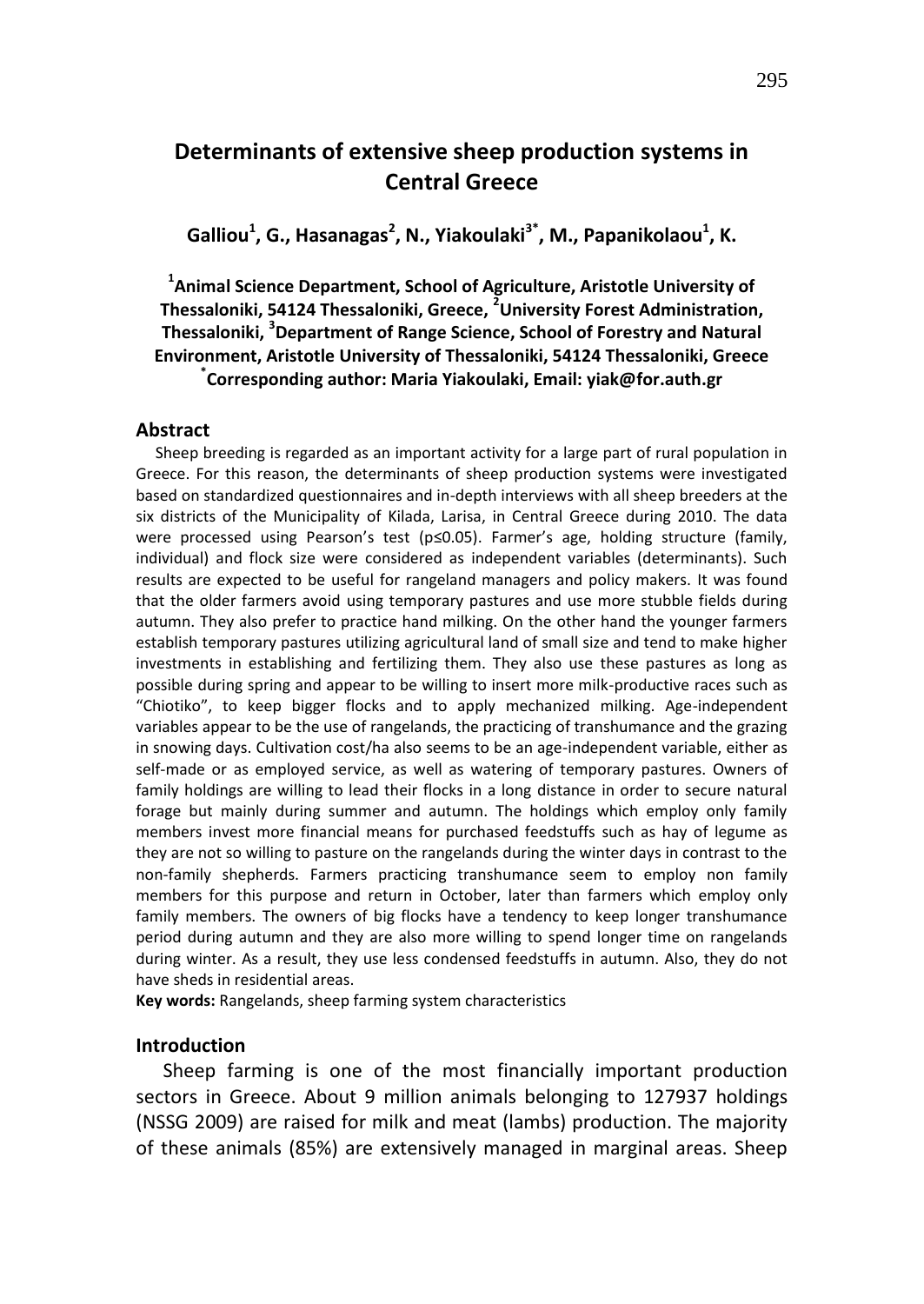production is based traditionally on grazing of communal natural grasslands, which can provide herbage to animals only for 6-7 months annually (Yiakoulaki et al. 2003). In order to fill the feed gap, the Greek farmers utilize alternative resources, including temporary pastures of annual winter cereals during early spring and cereal stubble fields after crop harvesting during summer-early autumn. In addition, they make extensive use of purchased feedstuffs throughout the year, resulting in high product cost. The latter is one of the main weaknesses of sheep farming in Greece and affects its competitive profile (Aggelopoulos et al. 2009).

Due to the great importance of sheep farming, several researches have been carried out regarding the socio-economic aspect and viability of this sector as well as the potential for further improving its competitiveness (Hatzigeorgiou et al. 1999, Aggelopoulos et al. 2009). However, information concerning the determinants of sheep production system is relatively limited. Such data are necessary for improving knowledge about livestock farming systems. This is expected to be useful for policy makers and rangeland managers in order to achieve a more effective and acceptable policy planning.

The aim of this study was to investigate the determinants of extensive sheep production system in the Municipality of Kilada, Larisa, Central Greece.

## **Materials and methods**

This study was conducted in the municipality of Kilada, Larissa in central Greece, during the summer of 2010. This particular research area has been selected as sheep breeding is of great socio-economic importance for the rural community. Additionally, the ecological conditions of this area are typical for sheep breeding. Topography varies with the flat areas occupied by arable lands and the hills and mountains covered by natural vegetation. The latter is dominated by evergreen shrublands, mainly composed of kermes oak (*Quercus coccifera* L.) interspersed by openings with herbaceous species. This study was based on the collection of primary data through standardized questionnaires and in-depth interviews with all sheep farmers (n=60) of the six districts of the municipality of Kilada. The questions concerned the animal capital, the characteristics of the holdings, the farm and farmers' profile, the utilization conditions of natural resources (communal natural grasslands, temporary pastures, fields of cereal stubble, season of grazing, transhumance, etc.) and the supplemented feedstuffs (type, quantity, cost, feeding time). The data were processed by Pearson's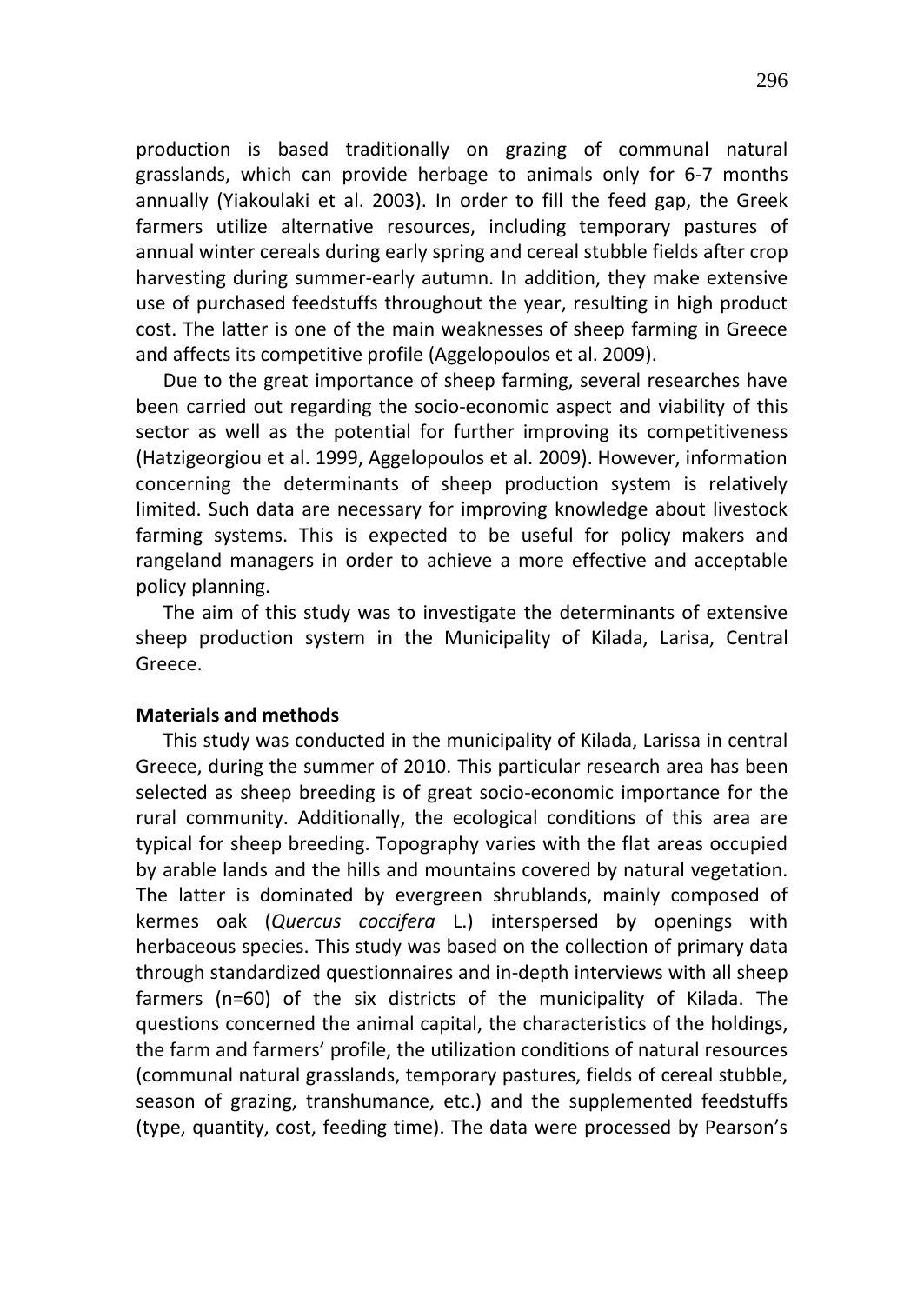test (p≤0.05). Age of holding owner, holding structure (family, individual) and flock size were considered as independent variables (determinants).

## **Results and Discussion**

The mean age of the farmers is 56.4 years, ranging is from 27 to 80 years. Thus, farmers under 56 can be regarded as "younger", while over 56 as "older". In Table 1, the farmer's age appears to be relevant for a great variety of technical and bio-economic characteristics. Specifically, the older farmers avoid using temporary pastures (-0.314). This is an option for younger farmers as the temporary pastures necessitate investment of time, work and financial means. Those who use temporary pastures normally utilize small areas of agricultural land (-0.343). This is in accordance with the socio-historical conditions of rural area in Greece where the agricultural land is divided in small holdings. Additionally, the younger farmers tend to use temporary pastures for as many months as possible during winter – early spring (-0.383) trying to cover the feed shortage of rangelands during this period. On the contrary, the older ones use more stubble fields in terms of months and hours/day (0.287 and 0.294, respectively) in autumn. This can be attributed to the easy accessibility of stubble fields by older farmers as well as to the appropriateness of climatic conditions. The younger farmers also seem to invest more financial resources in establishing temporary pastures (-0.284) and to use more fertilizers (-0.290), as they are more willing to take the risk of dynamic enterprising. They also appear to be willing to insert more milk productive races such as "Chiotiko" (-0.393), to keep big flocks -over 220 animals- (-0.372) and to apply mechanized milking (-0.350). On the contrary, the older farmers, keeping small flocks, prefer to practice hand-milking (0.412) as they are not –and don't want to be- familiar with new technologies. There are also age-independent variables, which appear to be grazing in rangelands as this is the main -if not the only possible- option, the practicing of transhumance as this depends on a great range of possible determinants beyond the age (e.g. pluriactivity, family tradition, etc), the grazing in snowing days as this depends on factors other than age, such as the sensitivity of animals to extreme weather conditions. Age-independent variables also seem to be cultivation cost/ha, either as self-made or as employed service, and watering of temporary pastures.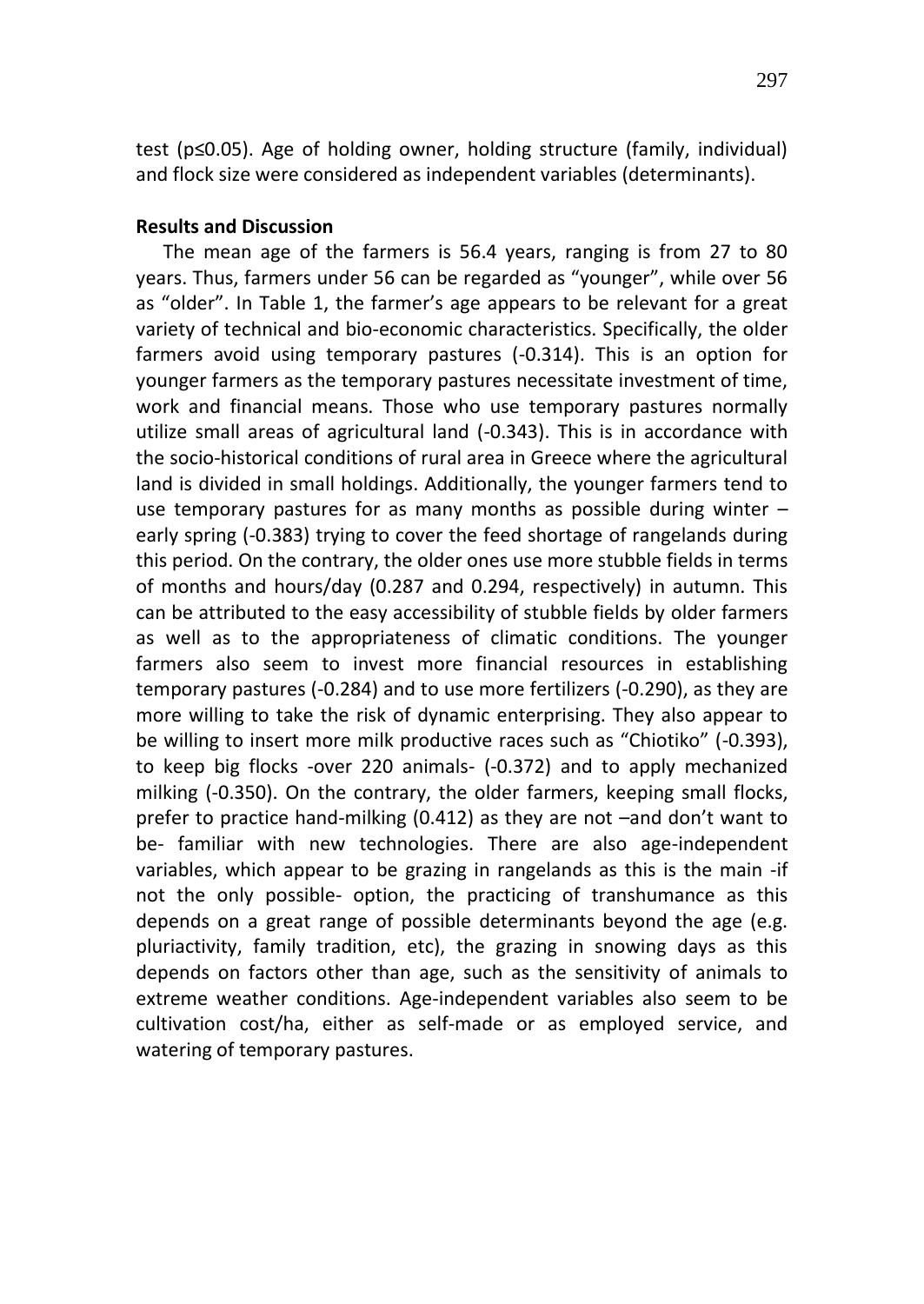|                                                             | Age of farmer              |       |                                             |              |       |  |
|-------------------------------------------------------------|----------------------------|-------|---------------------------------------------|--------------|-------|--|
|                                                             | Co-efficient               | Sign. |                                             | Co-efficient | Sign. |  |
| Using temporary<br>pastures                                 | $-0.314$ <sup>*</sup> )    | 0.015 | Cultivaltion cost/ha<br>(self-made service) | $-0.195$     | 0.136 |  |
| Area of temporary<br>pastures used                          | $-0.343$ <sup>**</sup> )   | 0.007 | Cultivation cost/ha<br>(employed service)   | $-0.068$     | 0.606 |  |
| Hand-milking                                                | $0.412$ <sup>**</sup> )    | 0.001 | Watering of<br>temporary pastures           | $-0.057$     | 0.664 |  |
| Mechanized milking                                          | $-0.350$ (**)              | 0.006 | Keeping indoor<br>when snowing              | 0.144        | 0.272 |  |
| Duration of temporary<br>pastures use in spring<br>(months) | $-0.383$ <sup>**</sup> )   | 0.003 | Grazing in<br>rangelands                    | 0.144        | 0.272 |  |
| Cost/ha of establishing<br>(seeding) temporary<br>pastures  | $-0.284$ <sup>(*)</sup>    | 0.028 | Transhumance                                | $-0.087$     | 0.507 |  |
| Using fertilizers (kg/ha)                                   | $-0.290(*)$                | 0.035 |                                             |              |       |  |
| Duration of stubble<br>use in autumn<br>(months)            | $0.287$ <sup>*</sup> )     | 0.026 |                                             |              |       |  |
| Duration of stubble<br>use in autumn<br>(hours/day)         | $0.294$ <sup>(*)</sup>     | 0.023 |                                             |              |       |  |
| Breeding race of<br>"Chiotiko"                              | $-0.393$ <sup>(**)</sup> ) | 0.002 |                                             |              |       |  |
| Flock size                                                  | $-0.372$ (**)              | 0.003 |                                             |              |       |  |

**Table 1.** The effect of farmers' age on sheep production system in Central Greece

\*\* Correlation is significant at the 0.01 level, \* Correlation is significant at the 0.05 level

Owners of family holdings (Table 2) are willing to lead their flocks in a long distance in order to secure forage for their animals, but mainly during summer (0.264) and autumn (0.274). The holdings which employ only family members invest more financial means for purchased feedstuffs, such as hay of legume (0.378) as they are not so willing to lead their animals on rangelands during the winter days in contrast to the non-family shepherds (0.393).

Holdings practicing transhumance seem to employ non-family members (0.397) for this purpose and return later in October (0.408) than holdings which employ only family members. Obviously, the holdings which employ only family members try to avoid any hard working condition. This seems to be an assignment for non-family employees. Thus, the family holdings which employ non-family members do it in order to avoid difficult working condition apart from coping with high work load in case of big flock size (Table 3).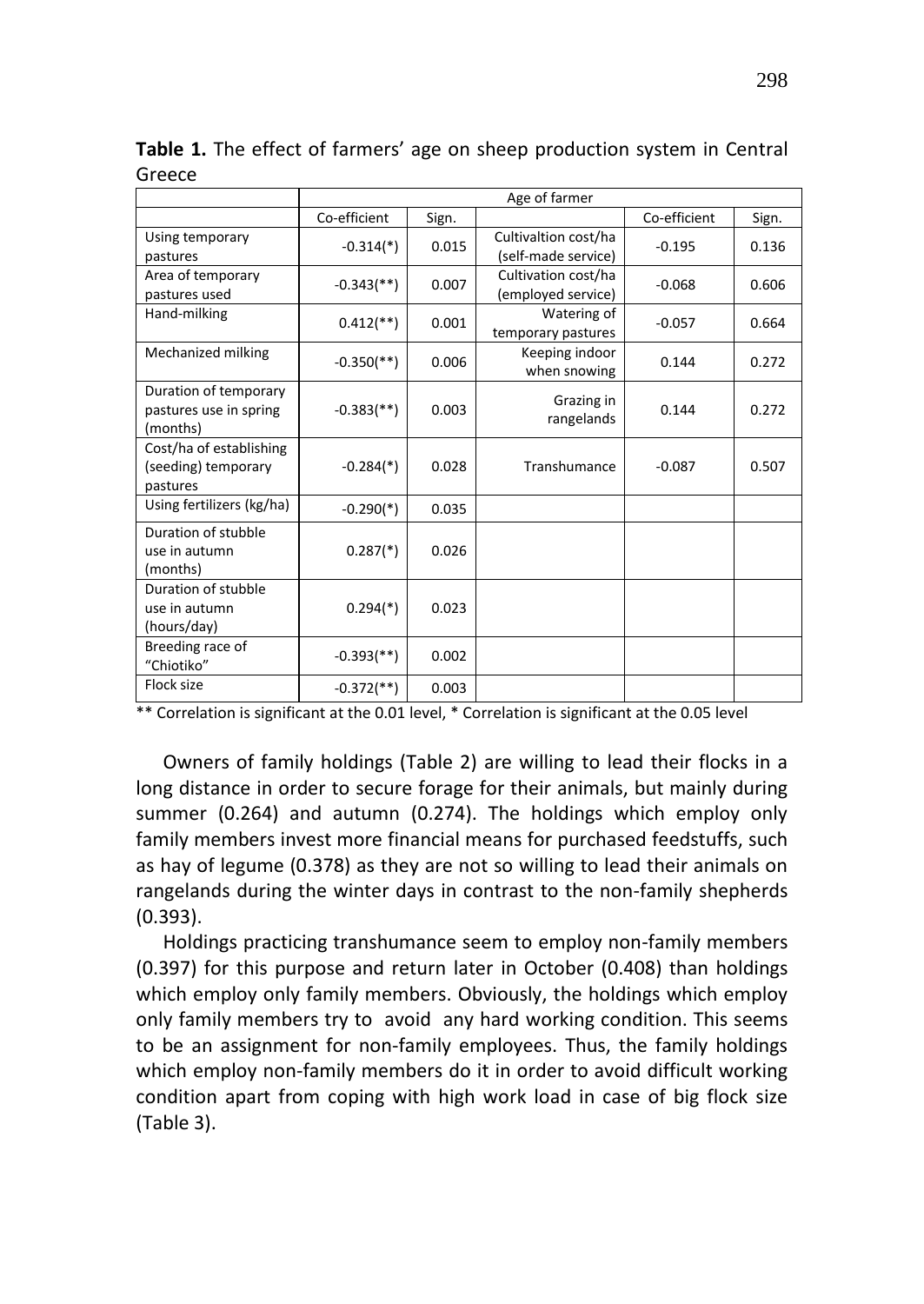|                                    | Family holding         |       | Family employees          |       | Non family<br>employees   |       |
|------------------------------------|------------------------|-------|---------------------------|-------|---------------------------|-------|
|                                    | Co-efficient           | Sign. | Co-efficient              | Sign. | Co-efficient              | Sign. |
| Distance travel<br>during summer   | $0.264$ <sup>(*)</sup> | 0.041 | 0.111                     | 0.397 | $-0.008$                  | 0.949 |
| Distance travel                    | $0.274$ <sup>(*)</sup> | 0.034 | 0.124                     | 0.345 | 0.095                     | 0.469 |
| during autumn                      |                        |       |                           |       |                           |       |
| Roughages (total cost<br>annually) | 0.218                  | 0.095 | $0.378$ <sup>(**)</sup> ) | 0.003 | 0.195                     | 0.135 |
| Straw (total cost<br>annually)     | 0.036                  | 0.787 | 0.173                     | 0.187 | $0.393$ <sup>(**)</sup> ) | 0.002 |
| Transhumance                       | 0.056                  | 0.672 | 0.222                     | 0.089 | $0.397$ <sup>(**)</sup> ) | 0.002 |
| Return from<br>transhumance        | 0.000                  | 1.000 | 0.159                     | 0.225 | $0.408$ <sup>**</sup> )   | 0.001 |

**Table 2.** The effect of holding's personal structure in extensive sheep production system in Central Greece

\*\* Correlation is significant at the 0.01 level, \* Correlation is significant at the 0.05 level

The owners of big flocks (Table 3) have a tendency to keep longer transhumance period (0.597), as they return late in October and not in September, and also to spend a longer time on rangelands during winter (0.309). This is understandable, provided that the farmers with higher capital are motivated to exploit the available natural resources at the highest degree. As a result they use less quantity of condensed feedstuffs (- 0.329), especially in autumn. They also do not maintain sheds in residential areas (-0.389) probably due to the limited agricultural land allocated in these areas for the big-sized flocks and to the EU legislation. Finally, as expected, the number of family (0.431) and non family employees (0.557) increase with the flock size.

**Table 3. The effect of flock size in extensive sheep production system in Central Greece**

|                                         | Flock size               |       |
|-----------------------------------------|--------------------------|-------|
|                                         | Co-efficient             | Sign. |
| Return in late October from             | $0.597$ <sup>**</sup> )  | 0.000 |
| transhumance                            |                          |       |
| Grazing on rangeland in winter (months) | $0.309(*)$               | 0.016 |
| Condensed feedstuff in autumn (kg/day)  | $-0.329(*)$              | 0.010 |
| Sheds in residential areas              | $-0.389$ <sup>**</sup> ) | 0.002 |
| Family employees                        | $0.431$ (**)             | 0.001 |
| Non family employees                    | $0.557$ (**)             | 0.000 |

\*\* Correlation is significant at the 0.01 level, \* Correlation is significant at the 0.05 level